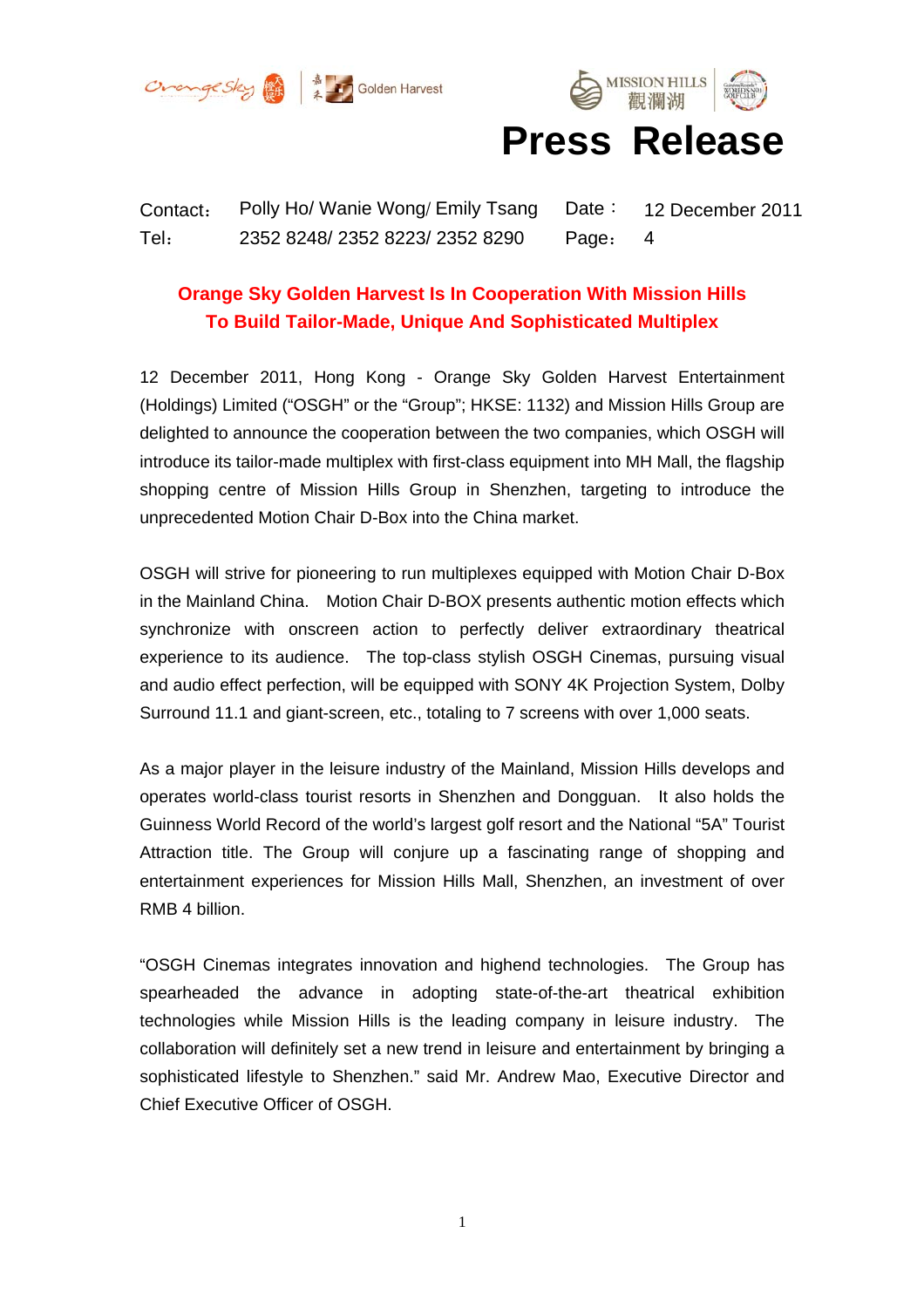



Mr. Mao added, "The project of MH Mall marks a good commencement and we will establish a long-term co-operation relationship with Mission Hills to create much-favored first-rate leisure and entertainment landmarks in a win-win situation."

Currently, China is one of the top-ten film markets by box office. According to the industry statistics, the box office for the first three quarters of 2011 had reached RMB9.5 billion, representing an increase of a quarter as compared with the corresponding period in 2010. With reference to "Blue Book of China's Culture" 2011 published by Chinese Academy of Social Sciences, the growth of the box office for China will remain at approximately 30 percent. Last year, the box office for China reached RMB10 billion. It is expected to reach RMB13 billion this year accordingly. Quoted from Mr. Han Sanping, Chairman of China Film Group Corporation, the box office for China will reach RMB30-35 billion in the coming five years. What is more, industry insiders estimate that China market will maintain an annual growth rate at 30 percent. It is anticipated that Chinese-language films will be amounted to 45-55 percent of the box office.

In alignment with the cultural promotion initiatives of the Chinese government and to seize the opportunity to become the master of fast-paced movie market, OSGH doubled its efforts in its business development and scales in the Mainland China. The Group has performed a dramatic increase in its multiplex numbers, from 9 in 2010 to approximately 30 by the end of 2011. The Group is one of the most rapidly-developing organizations in cinema operations and is striving to be the leading theatrical company in China as well as to become the largest integrator of theatrical exhibition in Asia. With the increase in number of new multiplexes spreading out in the Mainland China, it will become the cash cow and lead to long-term contributions to the organization.

Dr Ken Chu, Chairman and CEO of Mission Hills Group, expected Mission Hills Shenzhen, to be completed in 2013, to be a high-end leisure and tourist hotspot that will offer extraordinary entertainment and enjoyment to the visitors.

### **About Orange Sky Golden Harvest**

Orange Sky Golden Harvest, previously known as Golden Harvest, is one of Asia's best known and most influential film and entertainment companies. Listed on the Stock Exchange of Hong Kong since 1994, Orange Sky Golden Harvest will be operating 57 cinemas with 433 screens across Hong Kong, Mainland China, Taiwan and Singapore by the end of 2011, commanding a substantial share of the film exhibition and distribution markets in Asia. Orange Sky Golden Harvest has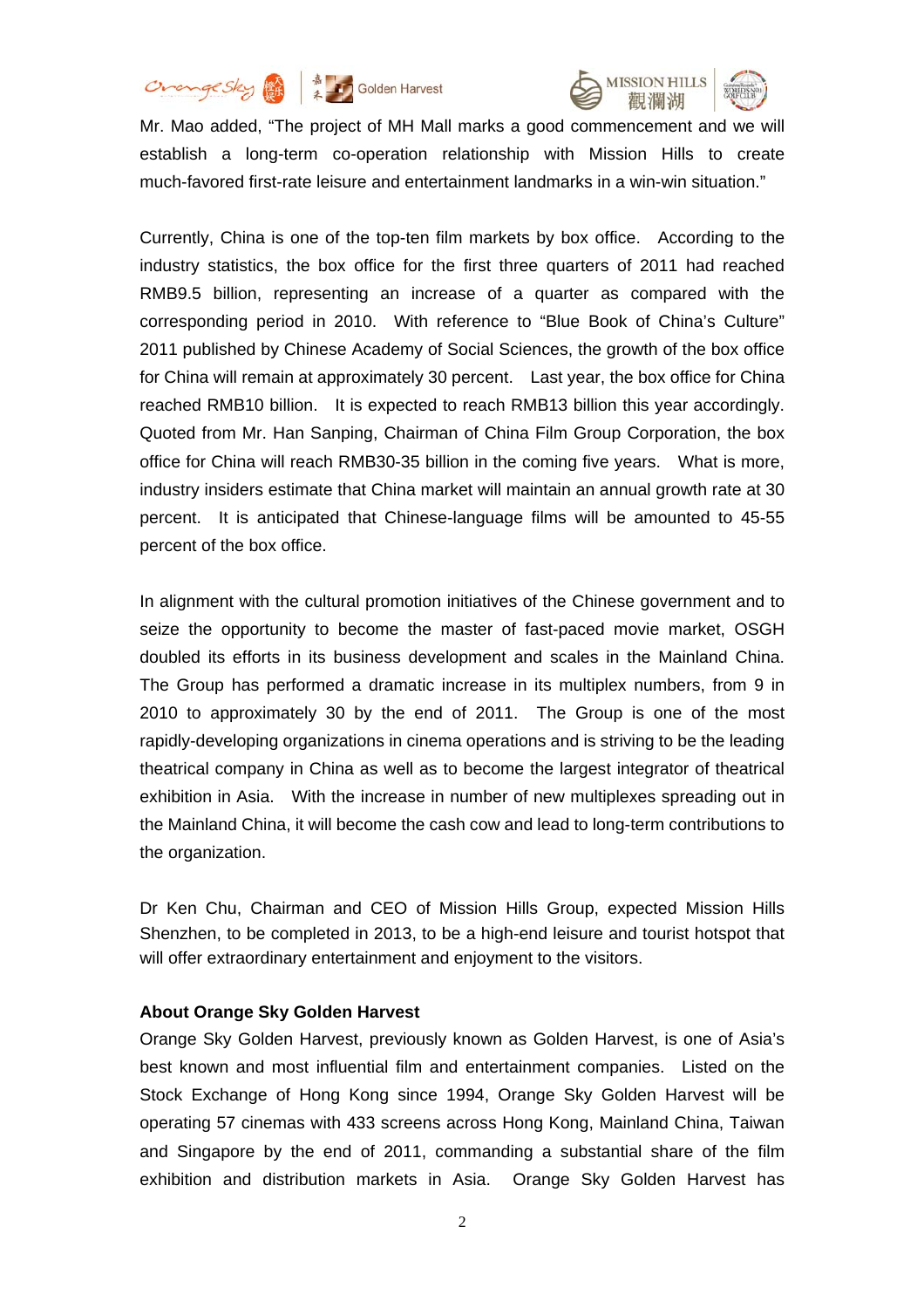



produced and invested over 600 films and nurtured movie legends such as Bruce Lee and Jackie Chan. The company is also the distributor of countless successful films in both Chinese and foreign languages. In 2011, Orange Sky Golden Harvest distributed three foreign films on big screens with box office reached RMB100 million in the Mainland China. The Group will continue to expand its distribution business in the China market. In view of the growing demand for Chinese-language films, the Group has restarted its production business in 2011 to explore and continue to provide excellent movies to audience all over the world.

### **About Mission Hills Group**

Mission Hills Group (www.missionhillschina.com), owner and operator of Mission Hills Shenzhen and Mission Hills Hainan, is the pioneer in China's fledgling hospitality, sports and leisure industry.

Mission Hills, recognized as the leading golf brand in the world and synonymous with high-end, luxurious residences of rare and exquisite design, has created two superb leisure and wellness resorts. It has held more than 100 international tournaments, including the 1995 World Cup of Golf and the Tiger Woods China Challenge in 2001. In 2007, Mission Hills began its role as host of an unprecedented 12 editions of the Omega Mission Hills World Cup.